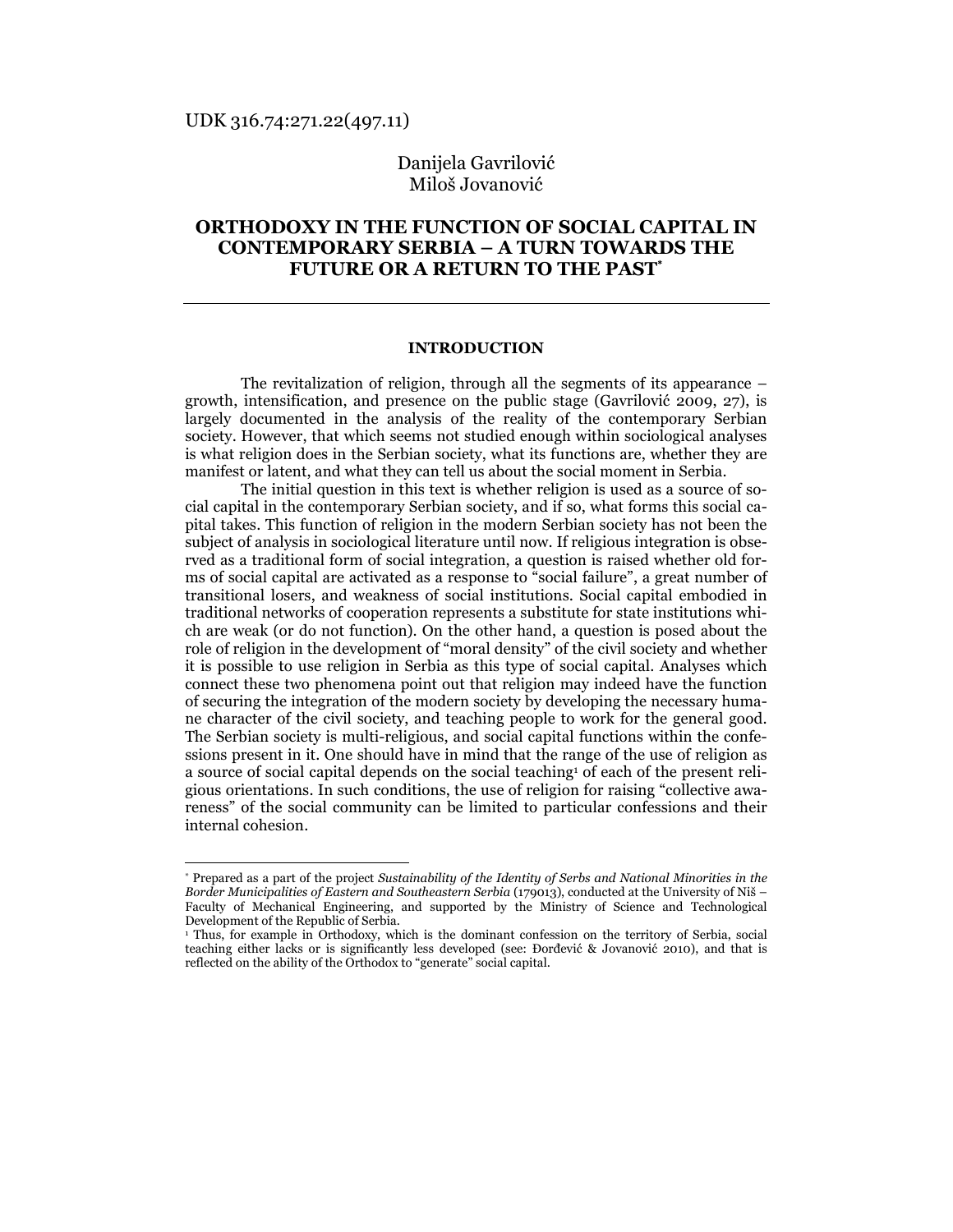Another important fact can contribute to better understanding of religion as a source of social capital in Serbia. Research shows that religious organizations, especially the Serbian Orthodox Church, are institutions which enjoy the highest level of trust from the citizens. Thereat, Serbia is also trying to build a civil, secular society with a specific status of the SOC as traditional and informally most dominant.<sup>2</sup>

Terms such as networks, trust, norms, strategies will be used in this text with the aim of hinting at what type of networking and trust the revitalization of religion in Serbia contributes to. It is a question of whether there are conditions for building a modern, democratic society in its new relevance on the social stage, or if this appearance, in fact, fosters retraditionalization.

The data analyzed in this text encompass 2008-2011, and comes from the following researches: European Values Study (Serbia 2008), Cultural Practice of Serbian Citizens conducted by the Institute for the Study of Cultural Development, Social and Cultural Capital in Serbia conducted by the Centre for Empirical Cultural Studies.

\*\*\*

When we talk about the modern society, we must emphasize that the theory of linear modernization based on the well-known model was abandoned in sociology a long time ago. That is why authors such as Jeffrey Alexander speak of neomodernization and modernization II, while Eisenstadt mentions multiple modernization.

The founders of the neo-modernization thesis refer to certain characteristics of contemporary modernization flows after the collapse of socialism, some of which are very relevant for the position of religion in modernizing societies.

Tiryakian has summarized neomodernization analysis (NMA) as follows:

1. Modernization is the result of actions by individuals and collectives, not an automatic development of systems;

2. They seek new ways to achieve their goals and fulfil their values; but whether these aims can be accomplished, will depend on their resources;

3. Modernization is not a consensual process, but a competition between modernizers, conservatives and bystanders;

4. Science is a major driving force, but religion and tradition must not be underestimated;

5. The general criterion for the success of modernization is the welfare development of the whole population;

6. Centres of modernization may change and move; and

l

7. Modernization is not continuous-linear; it has also cycles and regressive crises (Tiryakian 1998, according to Zapf 2003).

In such conditions, a debate on the relation between traditional and modern elements in social reality is being led, modern social relations are strived for, while traditional ones are mourned after. This debate exists in professional circles, as well as in the public opinion. The discourse which sees the approach to the EU as a threat to the sovereignty of Serbia and national identity occurs often in the Serbian public opinion. Thus, such debates fit into already present debates which characterize modernization and globalization processes as hazardous to traditional forms of life, "the

<sup>140</sup>  <sup>2</sup> The 2006 Constitution did not mark the SOC as the only traditional community, enjoying a privileged position, but as sharing that status with six other, also traditional, religious communities.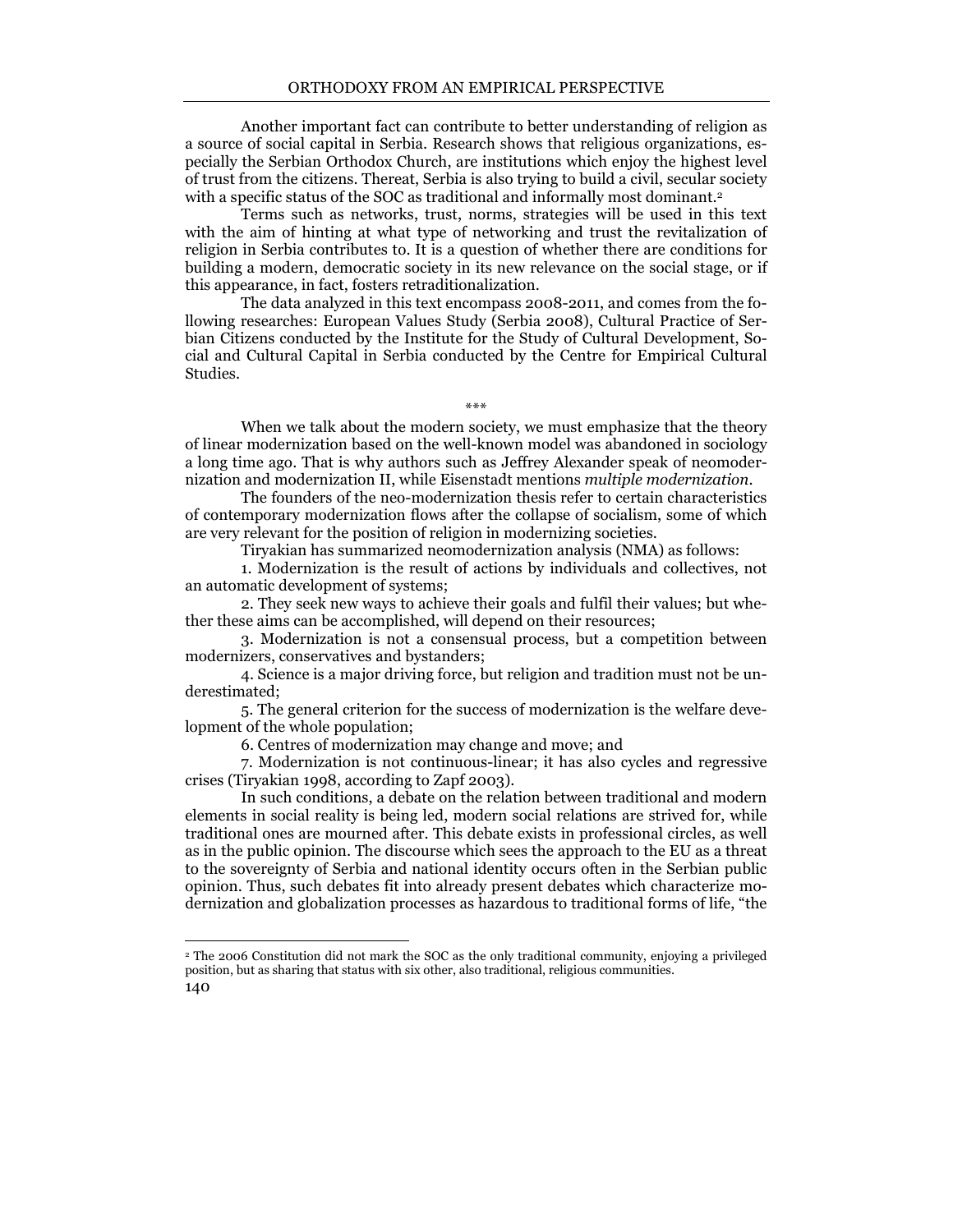Serbian way of life". "The imperative of modernization" echoes around Serbia. Incomprehensible by nature, the echo provides opportunities for various interpretations, while numerous interpreters call for mobilization recommending themselves as the saviours who will introduce Serbia to the array of modern societies. The tendency towards change represents a permanent obsession of the political elite, with the equally incessant cry of the people for "the old rights". The discord between the impetus of the modernizers and the desire of the people only amplifies the tendencies of the conflicted parties, further opening up the gap which appears due to mutually disappointed expectations, after short periods of enthusiasm and euphoria (Vuletić).

Religion is considered an important source of social capital. Research and analyses which treat religion as a source and factor of social capital are generally based on the Putnam's tradition in dealing with social capital.

\*\*\*

Recently, there has been an increase in the number of researches on social capital in Serbia. Two concepts of defining and interpreting the concept of social capital have crystallized in the theory. Both approaches belong to the holistic understanding of social capital. According to Bourdieu, social capital comprises a system of social relationships and acquaintances which can be converted, in certain circumstances, into economic capital (Cvetičanin 2010).

"Social capital is the aggregate of the actual or potential resources which are linked to possession of a durable network of more or less institutionalized relationships of mutual acquaintance and recognition – or in other words, to membership in a group – which provides each of its members with the backing of the collectivity-owned capital, a 'credential' which entitles them to credit, in the various senses of the word (Bourdieu 2002, 286)."

Fukuyama, Coleman, and Putnam (normativists)3 represent the other dominant theoretical direction which determines social capital as interiorized social networks, norms, and trust that allow for a spontaneous reliability in the society. Members of a social group interiorize rules and customs, therefore, gaining mutual trust in other members believing that they will respect the same rules of behaviour, which is the essence of the functioning of social capital (Fukuyama 1997, 19, 35). Putnam determines social capital as a force which helps members of a community to achieve collective goals by working together.

"Social capital refers to connections among individuals – social networks and the norms of reciprocity and trustworthiness that arises from them (Putnam 2000, 19)."

In his book Bowling Alone: The Collapse and Revival of American Community from 2000, Putnam talks about the decrease in the level of social capital in the US that causes loneliness and alienation. In his later works (Better Together: Restoring the American Community, with Lewis M. Feldstein, 2003), he discovers that the force needed to bring back the "moral density" to the modern American society lies precisely in the role of religion. Putnam considers religion as a very important source of social capital.

l

<sup>3</sup> A complex analysis of all these concepts and their points of convergence and divergence would take too much space, therefore, it is presented here in a completely simplified manner.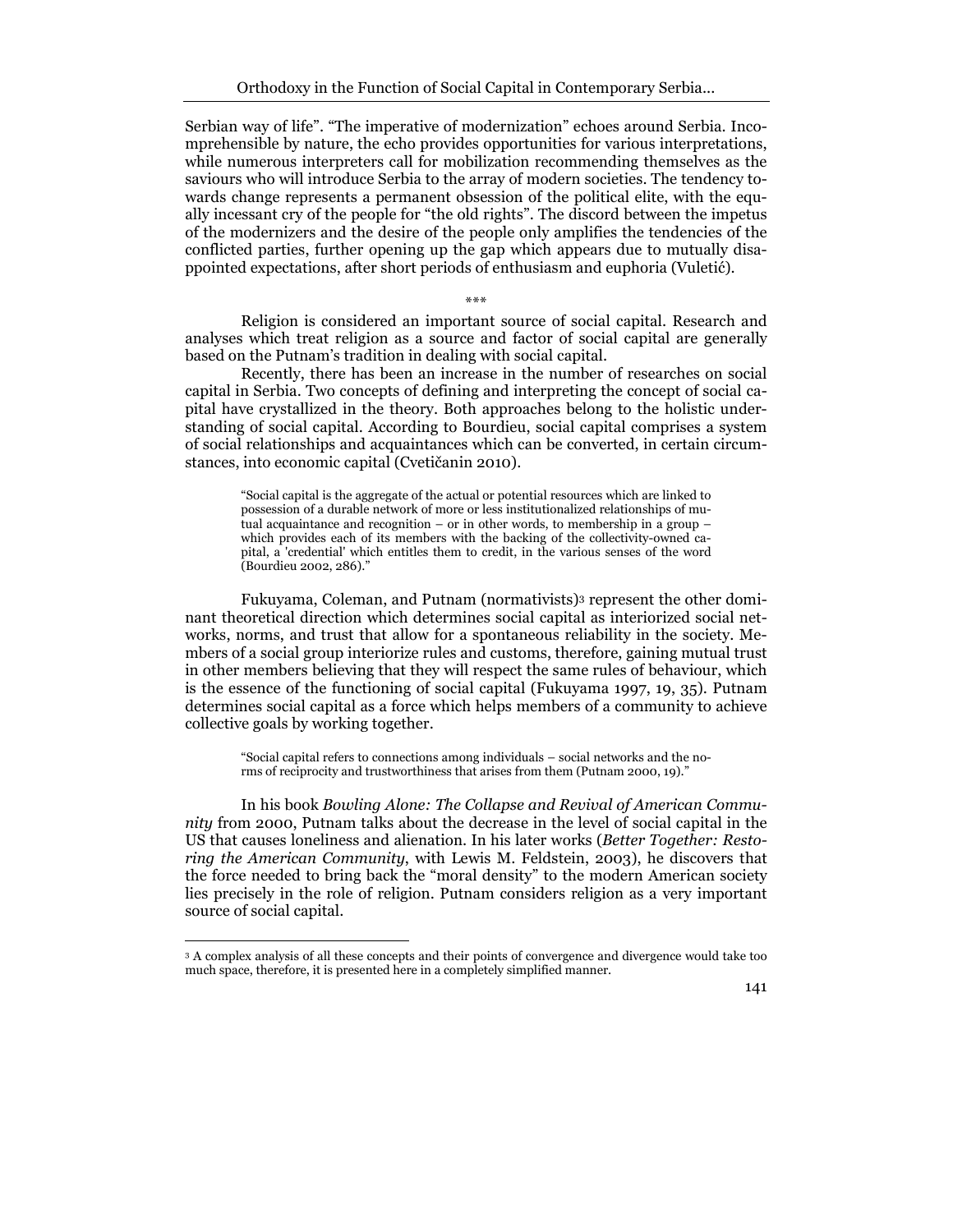"Putnam (…) himself has recognized that faith communities in which people worship together are arguably the single most important repository of social capital in America (Smidt 2003, 2)."

The relation between social capital and religion is highly complex. Religion can be treated as a segment of integration of the civil society, as one of the actors and organizations, yet it can also be considered as a "traditional way" of social connection when it acts at the level of state and politics.

"Some, like Putnam, argue that the social capital so essential to democratic life and politics is eroding in the United States due in part to the decline in membership in voluntary associations of all sorts. Others argue that the form of our associations in neighbourhoods, communities, and other contexts is changing to adapt to new social realities. Consequently, the forms of social capital and how they are acquired and used are also changing (Mirola 2006, 141)."

It is hard to discern when one or the other function of religion is in action based only on the analysis of indicators. Following Casanova's analyses of deprivatized religion, Croatian sociologist Zrinščak poses a question concerning the possibility of reconciling functional differentiation of modern society and deprivatized religion (Zrinščak 2005, 82). He concludes that the action of religion compatible with the functional differentiation as a modern structural trend is possible at the level of the civil society. Other authors also share such Casanova's propositions in their texts where they analyze the role of religion as a source of social capital.

"Religion is an important source of social capital in many modern societies. Religion as a body of beliefs, values and norms motivates believers to volunteer in community affairs to provide social services such as health care, soup kitchens, education, and helping the poor. Religion also provides a source of common identity to its followers and creates bonds between them. Obviously, religion is only one source of social capital or civic engagement, albeit an important one (Ugur 2007, 154–5)."

In this case, religion is recognized as one form which acts among other forms of organization and encourages solidarity in the modern civil society. Furthermore, the importance of religion for social capital in cities is also emphasized.

"Religion fosters community in a variety of other ways. Soup kitchens, clothing closets, mission projects are religious activities in support of community. Religious institutions also create and sustain local community development corporations, job training, youth programs, and daycare. In Greater Indianapolis there are countless connections between faith and community. Clearly, religion is an important source of social capital in this city (Bodenhamer, 1996)."

Thus, religious organizations encourage volunteering for the general good on the one hand, while instigating altruism through socialization on the other. In his analyses, Putnam has Protestant communities in the US primarily in mind.

Norris and Inglehart analyze the connection between religiosity and social capital in an array of modern societies by analyzing data from the European Values Study. The general impression gained after the insight into the data and the analysis itself is that it is very hard to observe "a regularity in observed irregularities" (Inglehart & Norris 2007). The regularities determined in the analyses show that there is a correlation between attending religious service and volunteering for charity acti-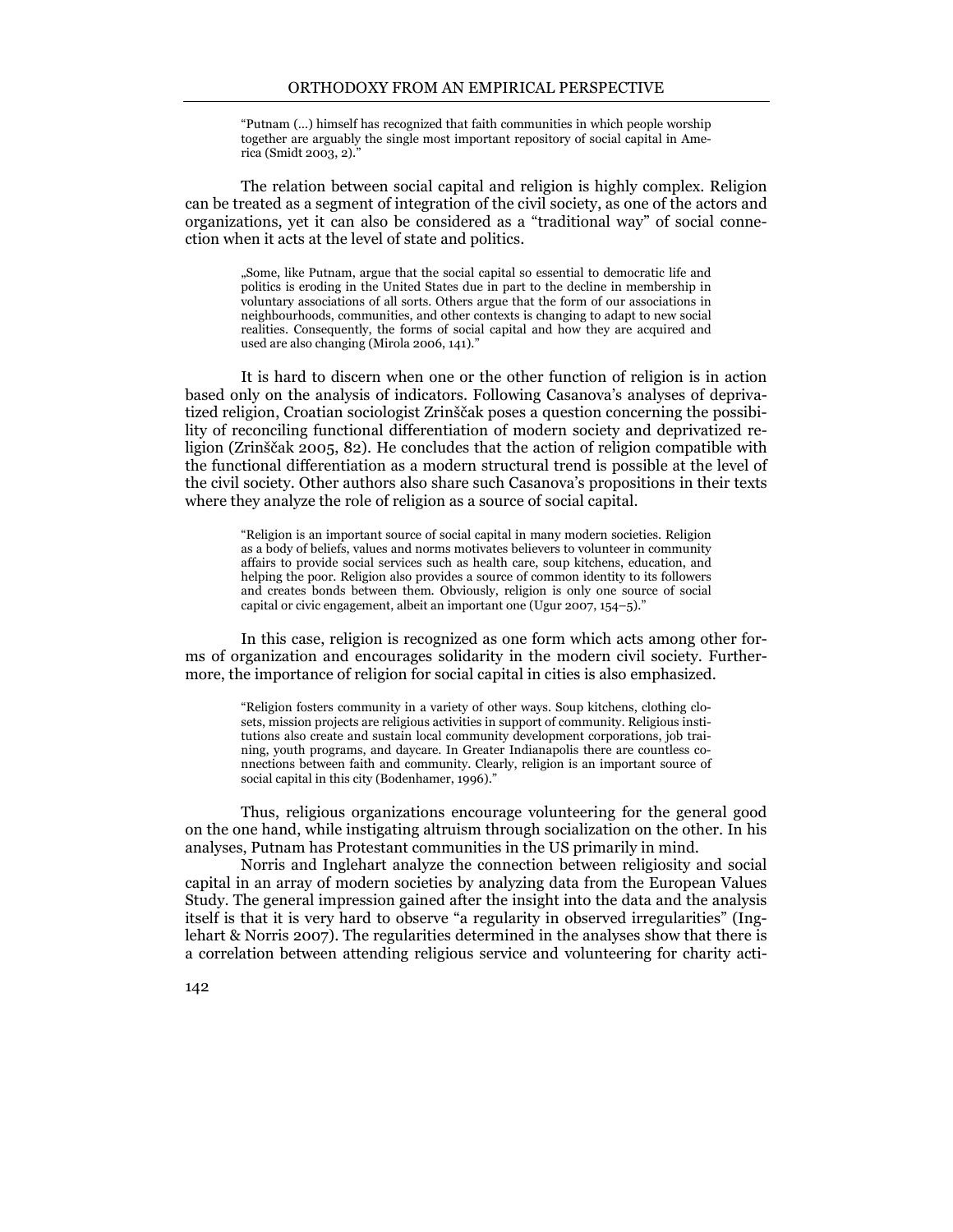vities. The positive correlation is observed in Protestants, Hinduists, and Judaists, while the negative correlation is noticed only in Orthodox believers. Norris and Inglehart conclude that belonging to religious organizations goes hand in hand with the engagement in community and democratic participation.

Serbia is very specific when it comes to the presence and functioning of religion. If one says that it is the case of a postsocialist society of "instructed atheism", Eastern European, mainly Orthodox society, one still does not have all of the relevant data needed to enable a complex analysis of the "religious situation". Some of the data which follows can contribute to producing a clearer picture.

The data obtained from our research shows that there are 86.7% of Orthodox examinees in the sample. The second largest group consists of Catholics (4.5%), then Muslims (3.1%), and atheists (1.9%). This distribution is mostly in line with the representation in general population.

Despite the high confessional identification (86.7% of examinees declare themselves as Orthodox against 2% of atheists), only 62.1% of examinees declare themselves as religious, while only 18.1% regularly visits religious buildings for prayers and rites. The analysis of data obtained from the World Values Survey (2002, 2005) and European Values Study (2008) research shows that this number of those people who declare themselves as belonging to any confession is stable and that it does not represent the current mood among the believers. All of these results confirm the findings of Blagojević (2009) and Zrinščak (2008) on the very low percentage of religious participation.

This ratio is much more balanced in Croatia (confessional identification 88.9%, those declared as religious 79.9%, visiting religious buildings for prayers and rites 52.8%), while the situation is somewhat similar to that in Bulgaria (confessional identification 70.0%, those declared as religious 46.7%, visiting religious buildings for prayers and rites 20.2%) (Zrinščak 2008, 33). If similarities and differences are observed, it can be seen that this is the case of postsocialist societies, and the mutual denominator for Bulgaria and Serbia is Orthodoxy.

If we return to the data from our research, we can see that 80% of examinees regularly celebrate religious holidays, while only 8% participates in charity activities of a religious community. Regularly or frequently: 7.5% reads religious literature, 16% fasts, and 17.3% prays.

We could draw a rough conclusion that the presence of traditional religiosity can be clearly seen, even over a small number of indicators, which is characterized by confessional identification connected to ethnic identity and celebration of religious holidays (where Patron Saint's days are also important), as well as more significant days in one's life, such as weddings, infant baptisms or burials of the deceased.

To make the picture complete, the data that only 17.5% of examinees consider religion important in their lives should be added. The family is in the first place, then comes the job, followed by friends and acquaintances, entertainment, and only then by religion, and finally politics.

When we look at the data on self-identification, only 1.3% of examinees choose religious identity as the primary identification marker when other identification options are available, for 6.9% of examinees it is the second most important source of identification, while 9.1% of examinees consider religion as the third most important source of identification (after the first two which they consider more important). This data can be interpreted as an indicator of the relatively rare "use" of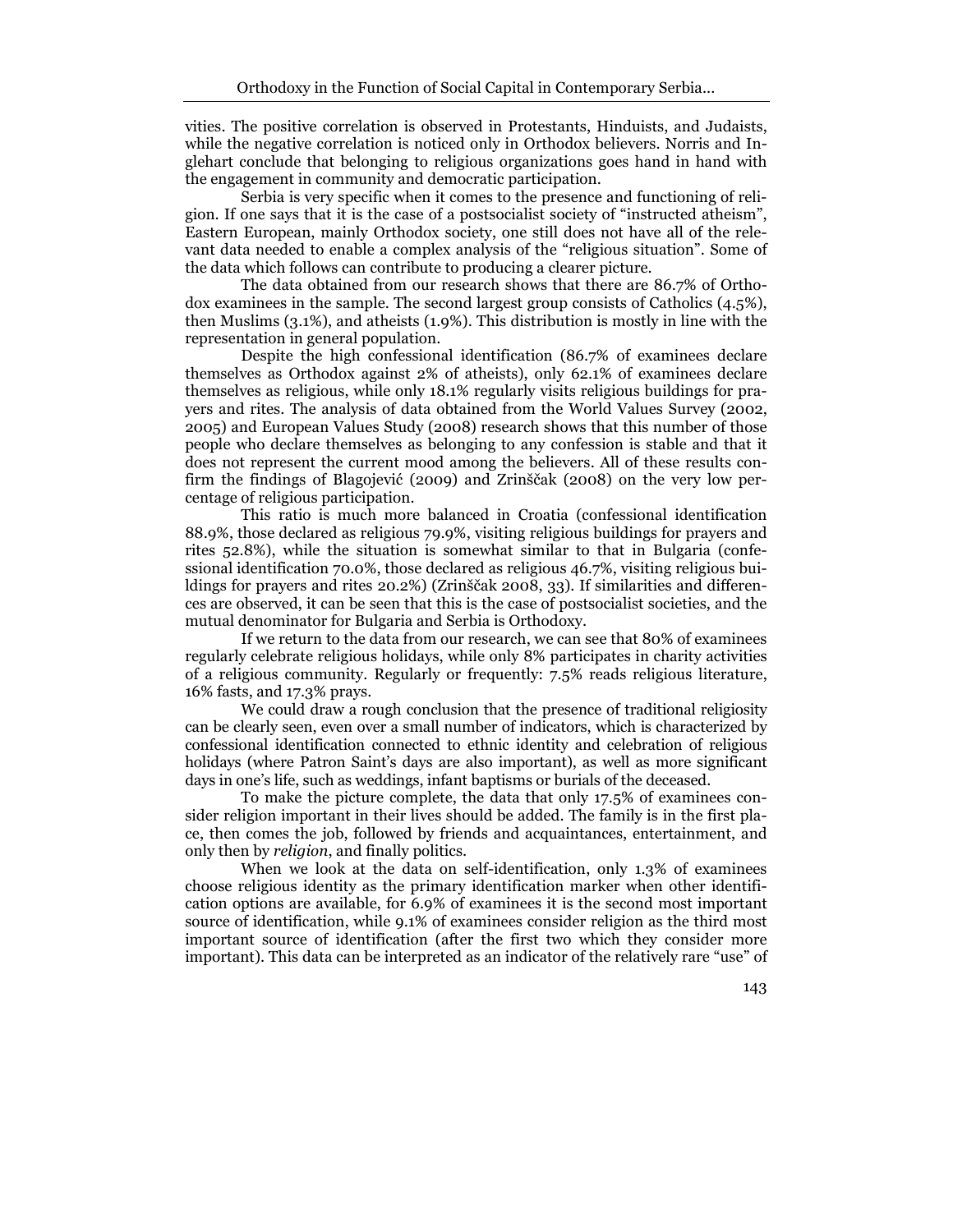religious orientation as the first source of personal identity in the situation where this type of identification is observed in the context of other identity options. Religious identification is not one of the most important sources of personal identification in Serbia.

The data on the network of friends that our examinees have shows that in 90% of cases the first, second and third friend belong to the same confession. This means that confessions are mostly closed when it comes to making friendships.

Our examinees testify that people ask them for help all the time in 22% of cases, while occasionally in 52% of cases, but these are the people who are members of their religious community in 2.7% of cases, occasionally in 8.2% of cases. Such data is confirmed by the research of the Institute for the Study of Cultural Development and the CECS research. This shows that there is no practice of offering and asking for help when in trouble between members of the same religious group, primarily within the Orthodox community (for which valid conclusions can only be drawn due to the number of examinees). Most frequently it is the friends from their neighbourhoods, neighbours, relatives, and colleagues from work who ask for their help. In the focus group interviews (conducted within the project "Social and Cultural Capital"), examinees also emphasize how they most often turn to their friends and relatives when they have problems. Even though the Orthodox are the most numerous group, when we look at other confessions with the percentage of people asking for help in mind, we can see that Protestants are in front, followed by Muslims.

Only 11.2% of people think that they can rely on three members of their own religious community, 6.7% on two, a 1% on ten. It is also interesting that 30.6% of examinees believe that they cannot rely on any one member of their religious community, while 55% of examinees do not even consider asking someone who belongs to the same religious community for help. The connection in the sense of social networks of members of the Orthodox religious community is not specific for relationships within this group.

Special attention should be paid to the data which shows that only 8% of examinees claim that they participate in charity activities of their religious community. This type of activities is exactly what characterizes the practice of religious communities which function at the level of the civil society. When regular visits to temples for prayers and religious rites are related to charity activities, a certain connection between these parameters can be observed. Namely, with the decrease in the level of visits to religious buildings for prayers and rites, the participation in charity activities also decreases (Pearson Chi Square 1579.245, df 9, Sig .000). These findings confirm the connection that Norris and Inglehart point to. However, when it comes to Serbia, it should be noted that both of these parameters are very low.

Focus group interviews show that examinees do not recognize other people of the same religious orientation as similar to themselves in any case, but that they always take other characteristics into consideration, such as material status (classlayer belonging in the narrow sense) or personal traits. One of the cases even showed that someone who at one point started dealing with his or her own religiosity was ostracized from the group of friends!4 If we consider the data from European Values

 $\overline{a}$ 

<sup>144</sup>  <sup>4</sup> Two of the situations from the focus group interviews conducted within the project "Social and Cultural Capital in Serbia" testify to religion (more precisely, to religious fanaticism) being a "reverse resource" of social capital: one of the interviewees in Niš explicitly stated that she would "cooperate with everyone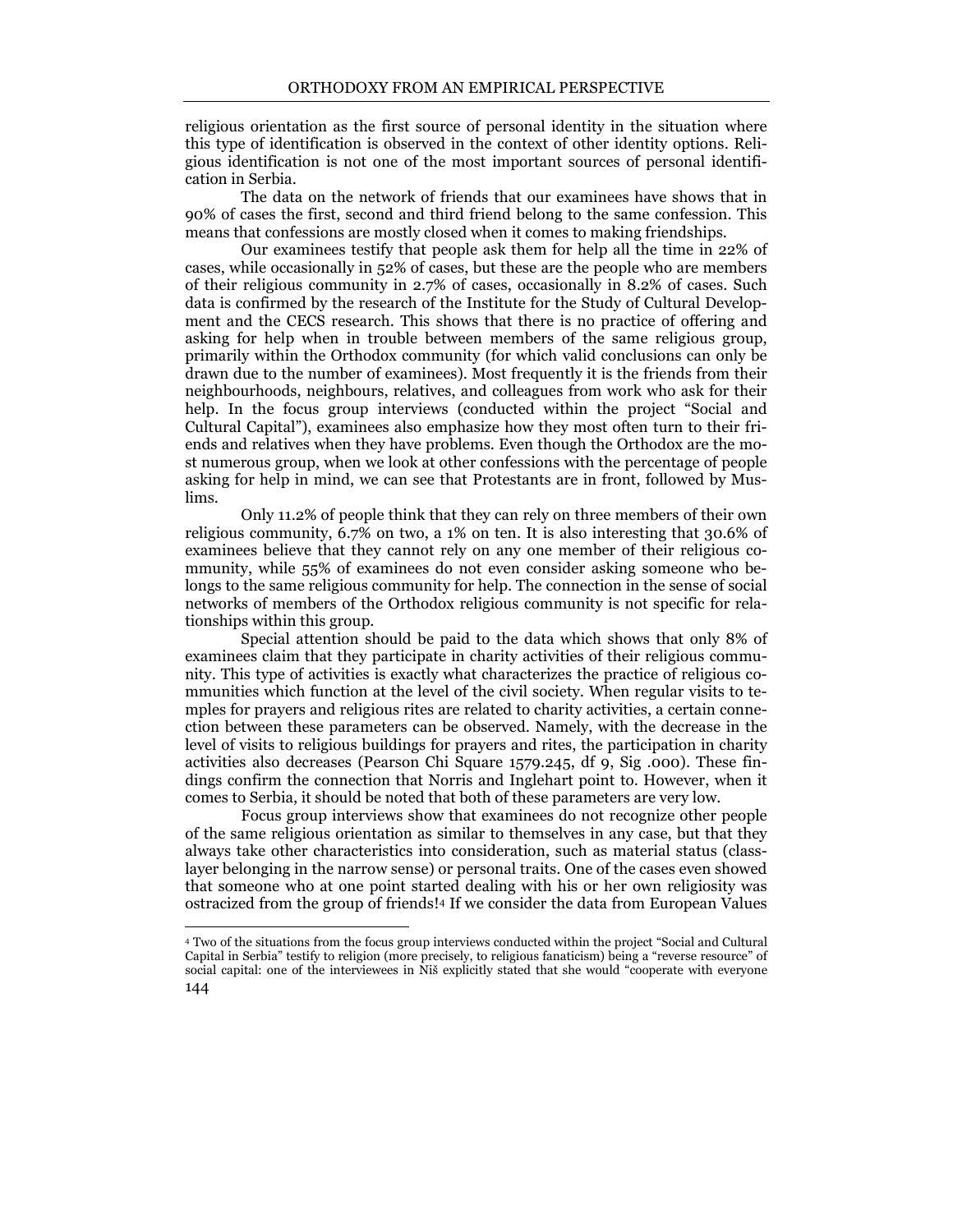Study 2008, where only 3.2% of examinees mentioned that they belonged to a religious community when choosing between various types of organizations, a picture of networks that can be established in Serbia on the basis of religious orientation is quite clear. Thereat, only 21.2% of examinees think that religion helps them solve social problems, while spiritual problems (62%) and moral problems (43.1%) are the ones solved with the aid of religion. Even family problems are not solved from the viewpoint of religion to a great extent – 33.5%. Religion in Serbia (above all among the Orthodox) is rather understood as individual ethics and relationship with the higher power, than as a source of social teaching and legitimization of social behaviour, which is in accordance with the fluid social teaching of the SOC where this world is perceived as only a second-class phenomenon.

It is important to mention that the level of activity within the civil society / civil activism is also very low. Only 2.3% of examinees participate in associations which deal with various forms of social care, 4.4% in cultural activities, 5.7% in unions, 2.1% in local community actions, 1.1% in associations for the protection of human rights. The situation is similar with the participation in associations for environment protection, and women or peace movements. No less than 77% of examinees claim that they do not belong to any group or association. In such conditions, the premise about the connection of belonging to a religious community and some other civil association (Norris & Inglehart 2004) does not hold in the Serbian case.

Neighbourhood is considered to be an important institution for accumulation of social capital. When asked who they would not want in their neighbourhoods, the examinees from Serbia single out criminals, alcoholics, drug addicts, mental patients, HIV-positive people, while confession does not belong to the most important markers. Even when it is the case of Muslims (having recent conflicts in mind), or Judaists (occasional anti-Semitic messages), they do not occupy a high position on the list of unwanted neighbours.

What should definitely be taken into consideration when studying social capital within religious groups is the structure of the authority inside the religious organization. John A. Coleman says the following on that matter:

"A crucial distinction to explain variance in religiosity and the generation of social capital lies in a differentiation between horizontal and vertical relations of religious authority. For example, some forms of religiosity, such as traditional Catholicism in Italy, remain intensely hierarchical in structure. They foster vertical relations (between bishops and priests and priests and people) of passivity and subordination. (…) Only horizontal authority structures, generally, seem to generate social capital (Coleman 2003, 36–7)."

The relations between different level clergy, as well as between clergy and laity in the Serbian Orthodox Church are mostly those of subordination, where an exaggerated condescension is noticeable in religious people when it comes to "church matters". In that sense, there is no basis for creating social capital in the structure of the authority within the church.

Trust is one of the most important parameters of social capital, yet only 11.6% of examinees think that the majority of people in Serbia deserve their trust,

 $\overline{a}$ 

except a fascist and religious fanatic", while one of the interviewees in Novi Sad told how he "lost a friend who suddenly became all religious fanatic", broke all his earlier friendships, and "was impossible to normally talk to anymore".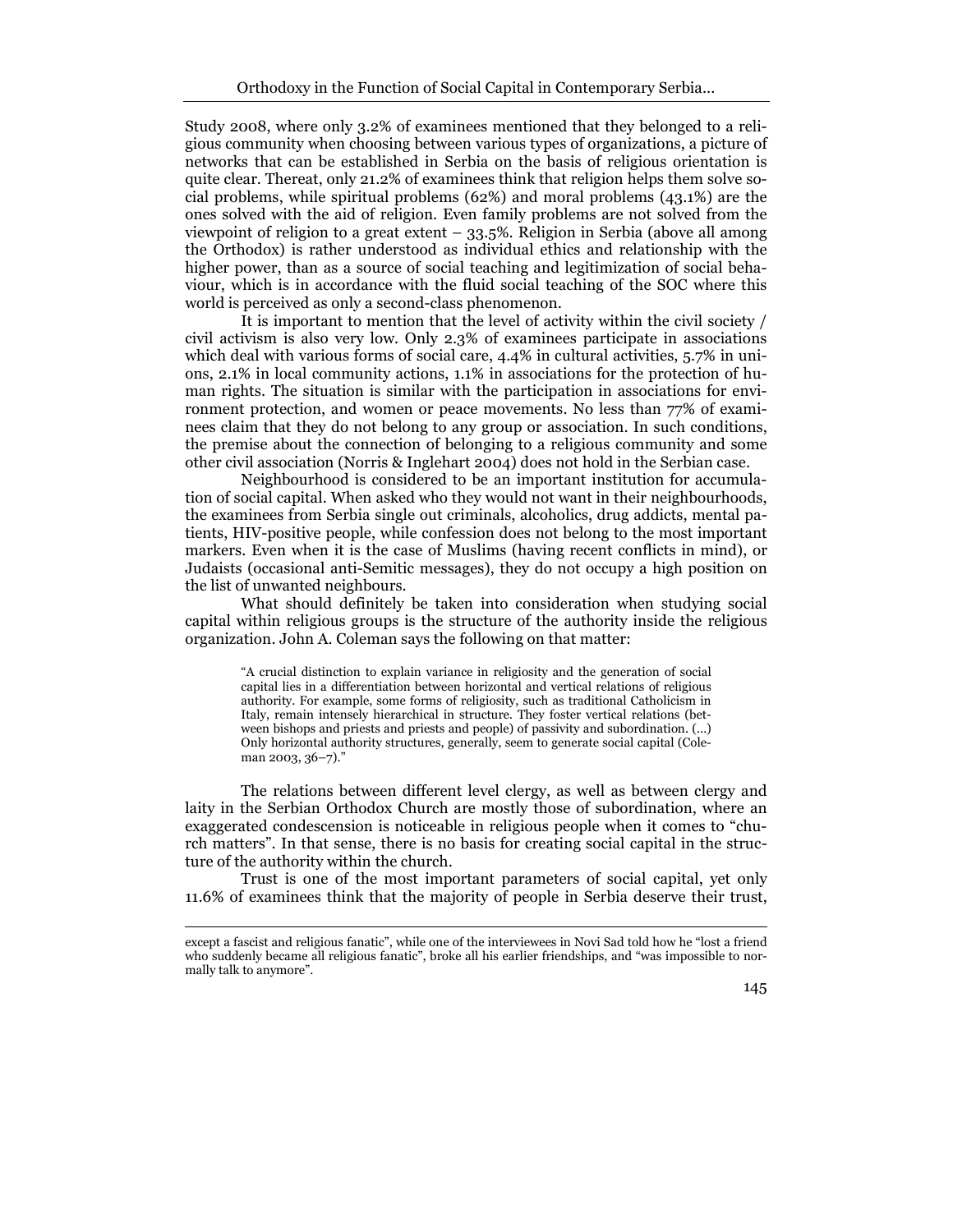while 86.2% of examinees believe that in Serbia one should "have eyes in the back of one's head". Such a low level of trust in other people is probably an indicator that religion does not enhance the feeling of altruism, bonding, and "moral density" in Serbia.

The data from the analyzed research implies a very limited use of religion as a source of social capital in Serbia. Our sample, guided by the structure of general population, offers the most comprehensive picture of Orthodox believers. Some other analysis, with its focus only on minor religious communities, would, perhaps, create a different picture of them. Even though religion is very present in various aspects on the social scene in Serbia, we cannot consider its functioning as a significant source of social capital. If we perceive the role of religion in the creation of social capital in Serbia as Bourdieu does, we can conclude that belonging to religious communities is not used as part of life strategies, that is, religion is expected to solve spiritual, and not social problems.

If, on the other hand, the basis of our analysis is Putnam's concept of social capital embodied in norms, networks, and trust, we can again observe that people in Serbia do not create networks on the basis of belonging to religious organizations, because we do not count on members of the same religious community in difficult situations, neither do they count on us, even though we are limited by confession in our friendships. Focus group interviews in both Niš (dominantly Orthodox environment) and Novi Pazar (dominantly Muslim environment) show that friends are those we turn to in difficult situations. Nevertheless, if we bear in mind that our closest friends belong to our confession, this may implicitly point to the existence of such relationships.

When we talk about Serbia, the first conspicuous impression is that religion at the "level of the civil society", the aspect present in Western cities, does not support the community. Namely, "Serbian Orthodoxy" does not nurture such forms that are characterized by charity activities and volunteering, and which strengthen the collective awareness of members of a religious community for the general good.

The basic communication within the Orthodox religious community is maintained by visits to Patron Saint's days and birth, wedding or death rites, which once again points to the "four rite believers".

The everyday presence of religion in events on the public stage in Serbia belongs to the area of state and politics (Casanova 2008).

## WHAT DOES RELIGION DO ON THE PUBLIC STAGE IN SERBIA?

If we take a look at the data on trust of people in institutions in Serbia, we can observe that the SOC occupies a high position on the list of institutions that enjoy the trust of Serbian citizens. The research conducted in July 2010 on the territory of the Western Balkans showed that the military and church were the institutions most trusted in Serbia since 2008, however, the military took over the first place from the church in the last three years. The trust that the military enjoys increased from 63% to 77%, while at the same time the trust in church decreased from 75% to 66%. The church is followed by the police that enjoys the trust of 59,6% examinees in Serbia, while significantly lower numbers of citizens trust the media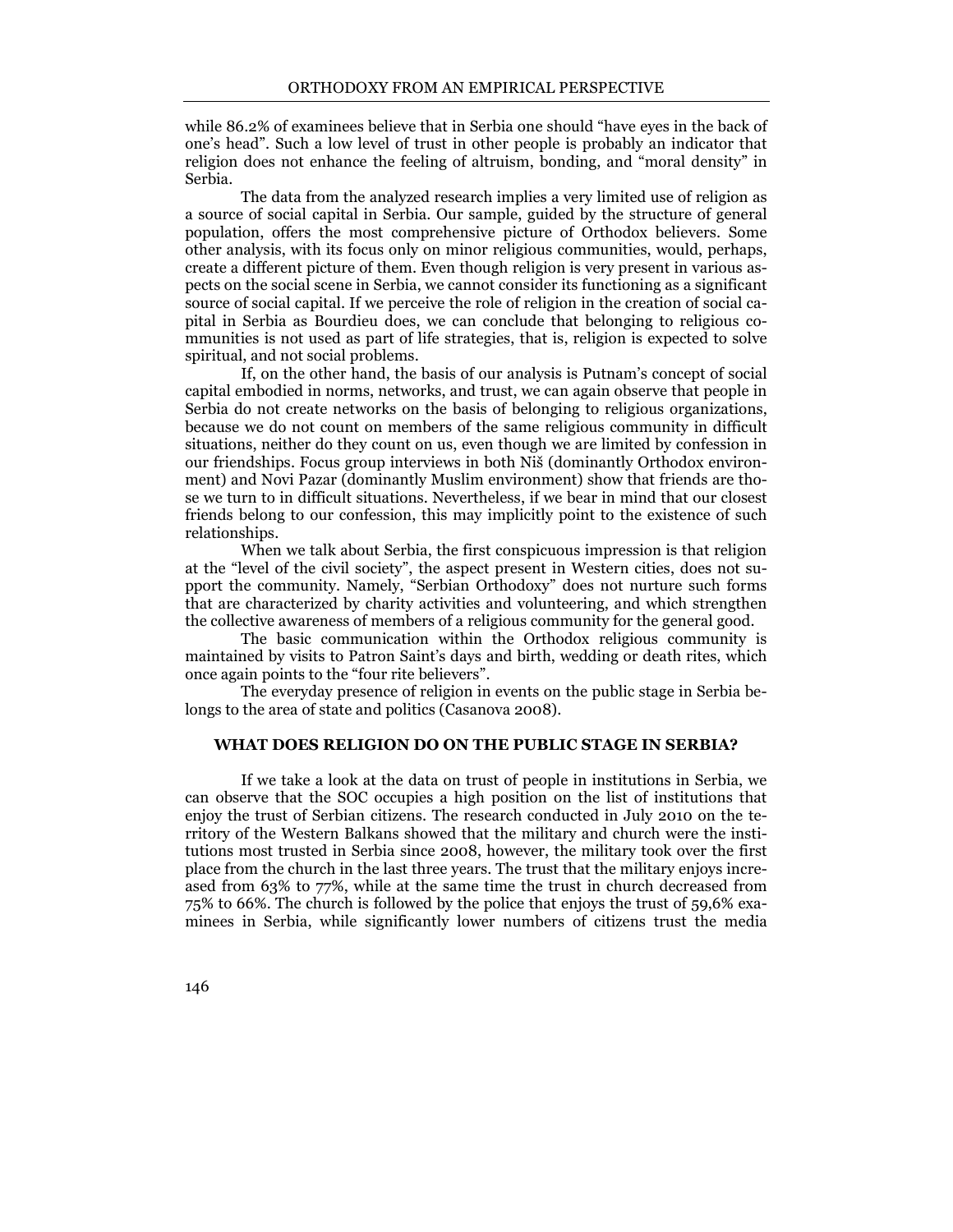(41,6%), the judiciary (38%), and the government (33%).5 Such layout of percentages can bring us back to one of the initial questions and the setting of the revitalization of religion and its functions as a reply to the weakness of modern society institutions. Perhaps, the premise of the neomodernists on the well-being of a large number of citizens as an important condition for the success of modernization could find its use in the situation where we deal with an enormous number of transitional losers in Serbia. This high level of trust in the church can be found with almost identical percentages in Catholic countries, Croatia, Poland, Italy. Casanova takes religious tradition as an important determinant into consideration when comparing European states and levels of trust in the church. In Catholics and the Orthodox, the church enjoys a high level of trust, while it is not so in Protestants, as expected. When it comes to Serbia, one must also bear in mind the role of the SOC "in the creation and preservation of ethnic identity".

The premises about religion as "a spiritual and institutional sanctuary and means of protection of local identity, local ethnos and state… religious foundations of national culture" (Radić 2010, 108) are well-known and often repeated. However, research show that the citizens of Serbia do not treat religious orientation as a basic denominator of their identity (as it can also be seen from the data on self-identification from the research of the Institute for Cultural Development in 2010). It is more a matter of political and church rhetoric. Yet, they believe that such rhetoric will help them gather a large number of followers.<sup>6</sup> Ethnic identity is also not the focus of their self-identification, as well as the identification of the other. It seems that the assessment of such role of religion in Serbia today overestimated both by theorists and politicians. The research on the dominant temporal perspective in Serbs (Kostić & Gavrilović, in print) shows that the dominant temporal orientation is the one towards the hedonistic present, while the orientation towards the past is the least prominent one!

There is a trust in the SOC in the people in Serbia, which can perhaps be considered a result of experiencing this institution as part of the collective memory, a type of symbol, that certainly does not mean that the same level of trust also exists when it comes to the SOC priests (Симић 2005), neither when it comes to the members of one's own religious community. Our friends are dominantly Orthodox, indeed, but we turn to them because we come from "the same neighbourhood", and not because we are Orthodox!

 $\overline{a}$ 

<sup>5</sup> See Gallup Balkan Monitor research, pp. 32–3.

<sup>&</sup>lt;sup>6</sup> In response to the question "What is it the first thing that you want to know about someone you have just met?" upon offering sexual, ethnic, religious, racial, professional, genre (music) identification and something else option, examinees in Serbia and Macedonia to the greatest extent decided that the dominant characteristic that tells them what they want to know about someone is the professional identification. Namely, 36.9% of examinees from the Serbian sample first opted for the profession. Then, 24.5% of examinees opted for personal traits under the something else option, while 6.7% opted for the system of values, that is, individual characteristics. Only 6.4% wanted to get the information on ethnic affiliation, 4.4% on religion, 5.6% on what kind of music the person they met listened to, 2.2% on sexual orientation, while race was significant to only 0.9% of examinees from Serbia (Gavrilović 2008, 30).

In response to the question "How important is to you that people know – which people you belong to, if you have children, if you are married, which town you come from, your profession, your religious orientation, whether you are a European or Balkan, what music you listen to, your political orientation?". For the examinees from Serbia, it was most important that someone knew they were parents, where no less than 68.9% wanted the world to know that they had children and that is what they wanted to send as a signal about themselves, with 58.8% of examinees wanting others to know they were married.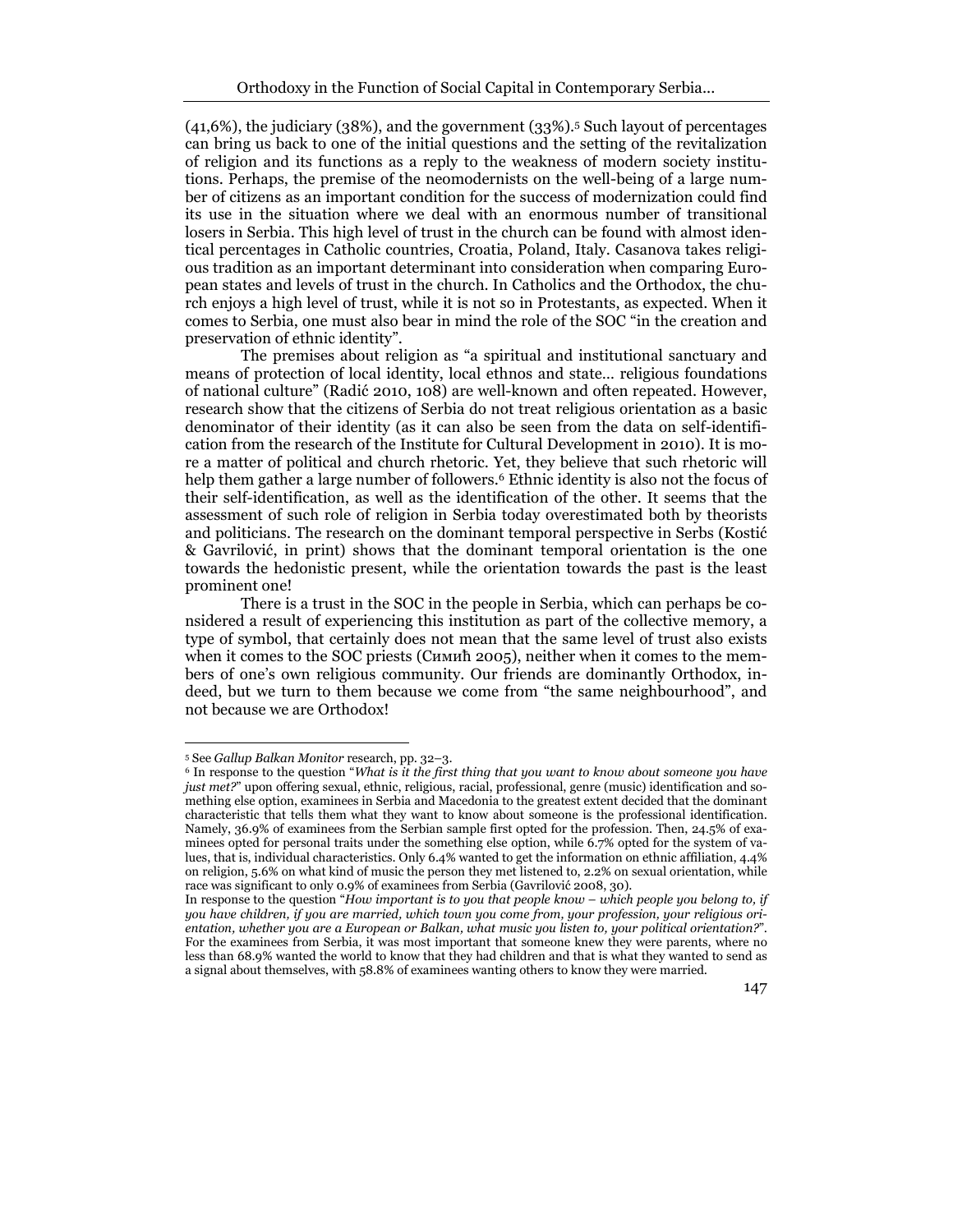#### RELIGION AND POLITICS

There is a familiar story that has the function of a genealogical explanation and, at the same time, legitimization of the secular character of European democratic societies (Berger introduces the term *Eurosecularity*), whose schematic structure is presented by Casanova:

"Once upon a time in medieval Europe there was, as is typical of pre-modern societies, a fusion of religion and politics. But this fusion, under the new conditions of religious diversity, extreme sectarianism, and conflict created by the Protestant Reformation led to the nasty, brutish and long-lasting religious wars of the early modern era that left European societies in ruin. The secularization of the state was the felicitous response to this catastrophic experience, which apparently has indelibly marked the collective memory of European societies. The Enlightenment did the rest. Modern Europeans learned to separate religion, politics, and science. Most importantly, they learned to tame the religious passions and to dissipate obscurantist fanaticism by banishing religion to a protected private sphere, while establishing an open, liberal, secular public sphere where freedom of expression and public reason dominate. Those are the favourable secular foundations upon which democracy grows and thrives. As the tragic stories of contemporary violent religious conflicts around the world show, the unfortunate deprivatization of religion and its return to the public sphere will need to be managed carefully if one is to avoid undermining those fragile foundations (Casanova 2008, 16)."

The use of religion for the purpose of legitimizing a political conflict has, unfortunately, been witnessed by all of us, and documented in the research by Ivan Cvitković "Confession in War", yet the data from newer research, which we have processed, shows that a lot of parameters of religiosity have lost their identification and mobilization potential. It seems that religion is being treated as a "sanctuary for identity and foundation of national culture" only by politicians in their instrumentalization of religion for daily political purposes, or by extreme right-wing, parachurch or, as they are also called, clerofascist groups<sup>7</sup> , while the citizens of Serbia still rather perceive the SOC and Orthodoxy as having that predominantly symbolic effect, the role of the hoard of collective memory (Danièle Hervieu-Léger), than use religious orientation and religion as a living resource of social capital or part of the living strategy in any possible form.

### INSTEAD OF A CONCLUSION

If we return to Bourdieu who sees the social world as "accumulated history" and precisely because accumulated resources (capitals) in their objectivised and embodied forms show the tendency towards acting as objective forces, not everything is equally possible and impossible in the social world8 (Cvetičanin 2010). We can rightfully say that religion is a part of that "accumulated" history, while the structure and distribution of various types and sub-types of capital in a given moment in time

 $\overline{a}$ 

<sup>7</sup> Examples for this were the events occurring in relation to the Pride Parade held in October 2010 in Belgrade.

<sup>148</sup>  <sup>8</sup> It is interesting that Bourdieu's understanding of capital (in all its forms) is based on Marx's "labor theory of value", which is otherwise considered out-dated and inadequate by economists and Marxists themselves. One of the key characteristics of capital is that it can be accumulated and, according to Bourdieu, since capital is nothing more than "accumulated work" in all its aspects, then when it is acquired on the private, that is, exclusive basis, it enables the acquisition of social energy in the form of actual or reified work.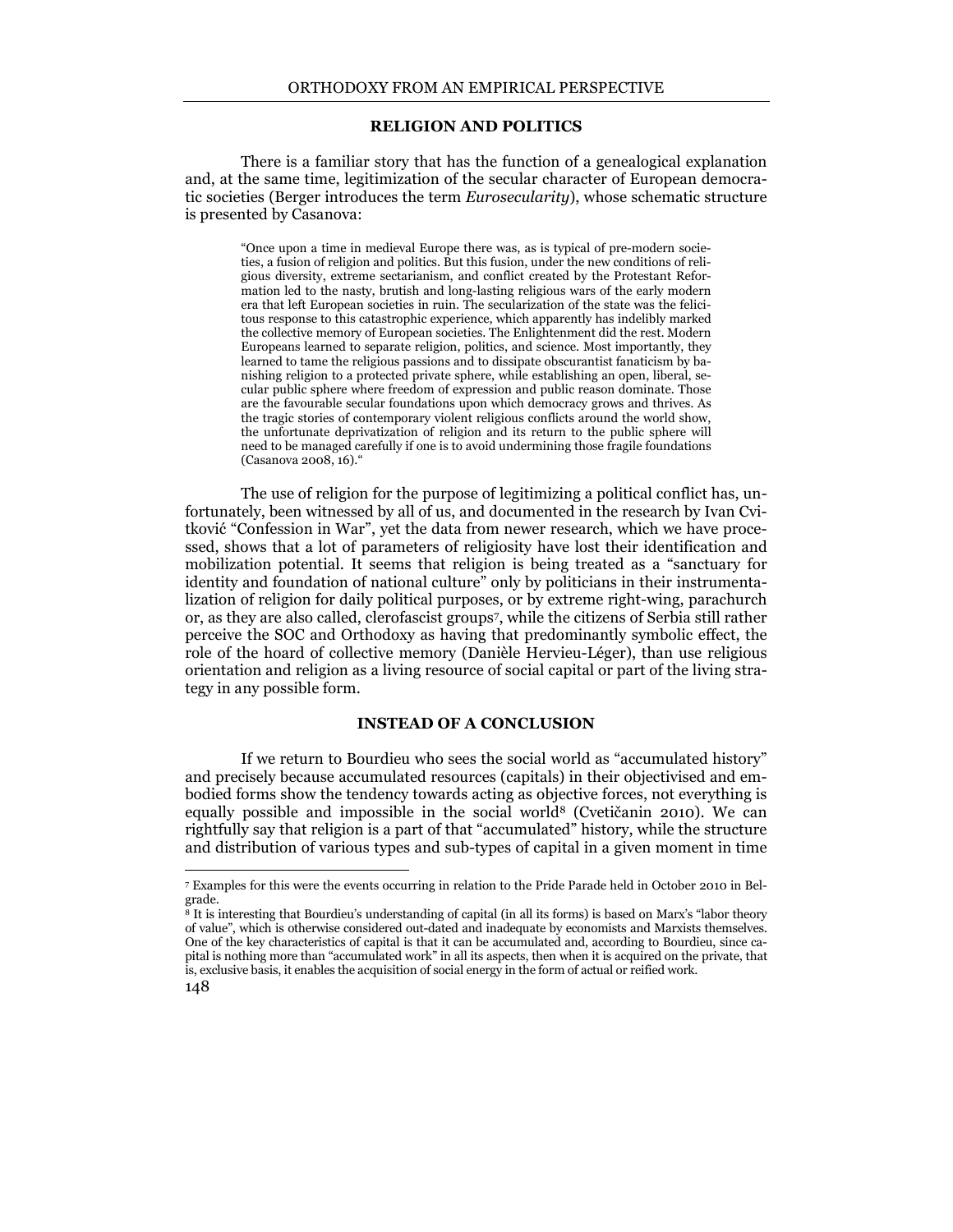represent, for Bourdieu, an immanent structure of the social world written into the mere reality of that world, determining chances of success of social practices (Bourdieu, ibid). After this consideration, we can say that religion in the Orthodox community in Serbia is not used as an important resource of social capital, and that not enough attention is paid to the forms of cultural capital which are objectivised. We hope that "not everything is still equally possible and impossible" in Serbia or, as Giddens would say, that the secularization has not taken too much of a toll to keep the fundamentalist forms of the return of religion on the public stage for a while. We hope that such times have passed, as we find the invitation in our e-mail inboxes to a charity concert of the church choir "Branko" and the dance school "Step" in the Saint Sava's Centre (next to the Cathedral Church) in Niš, where all of the revenue will go to the poor of Niš. It is not enough for statistics, but it is enough for hope.

### REFERENCES

- Blagojević, Mirko. "Revitalizacija religije i religioznosti u Srbiji: stvarnost ili mit?" Filozofija i društvo 2 (2009): 97–117.
- Bodenhamer, David J. "Religion and Social Capital." Religion&Community 2 (2). Accessed April 11, 2011. http://www.polis.iupui.edu/RUC/Newsletters/ Religion/vol2no2.htm
- Bourdieu, Pierre. "Forms of Capital." In Readings in Economic Sociology, edited by Nicole Woolsey Biggart, 280–91. Malden: Blackwell Publishers, 2002.
- Casanova, José. Public Religions in the Modern World. Chicago: University of Chicago Press, 1994.
- -. "Public Religion Revisited." In Religion: Beyond the Concept, edited by Hent de Vries, 101–19. New York: Fordham U.P., 2008.
- Coleman, John A. "Religious Social Capital Its Nature, Social Location, and Limits." In Religion as Social Capital – Producing The Common Good, edited by Corwin Smith, 33–47. Waco, TX: Baylor University Press, 2003.
- Cvetičanin, Predrag. The Art of Making Classes in Serbia: Another Particular Case of the Possible, unpublished manuscript (presented at the SCUD meeting in Milton Kaynes, April 2010).
- Ђорђевић, Драгољуб и Милош Јовановић, прир. Могућности и домети социјалног учења православља и православне цркве. Београд и Ниш: Конрад Аденауер и ЈУНИР, 2010.
- Fukujama, Frensis. Sudar kultura. Beograd: Zavod za udžbenike i nastavna sredstva, 2007.
- Gallup Balkan Monitor Insights and Perceptions: Voices of the Balkans. 2010 Summary of Findings. Accessed April 11, 2011. http://www.balkanmonitor.eu/files/BalkanMonitor-2010\_Summary\_of\_Findings.pdf
- Gavrilović, Danijela. "Desecularisation of the World in Sociological Theory." In Revitalization of Religion – Theorethical and Comparative Aproach, edited by Danijela Gavrilović, 25–30. Niš: YSSSR, 2009.
- –. "Dinamika identiteta na Balkanu." U *Kvalitet međuetničkih odnosa i kultura* mira na Balkanu, priredili Dragoljub B. Đorđević i Dragan Todorović, 29– 36. Niš: Centar za sociološka istraživanja Filozofskog fakulteta u Nišu, 2008.
- Inglehart, Ronald i Pippa Norris. Sveto i svjetovno Religija i politika u svetu. Zagreb: Politička kultura, 2007.